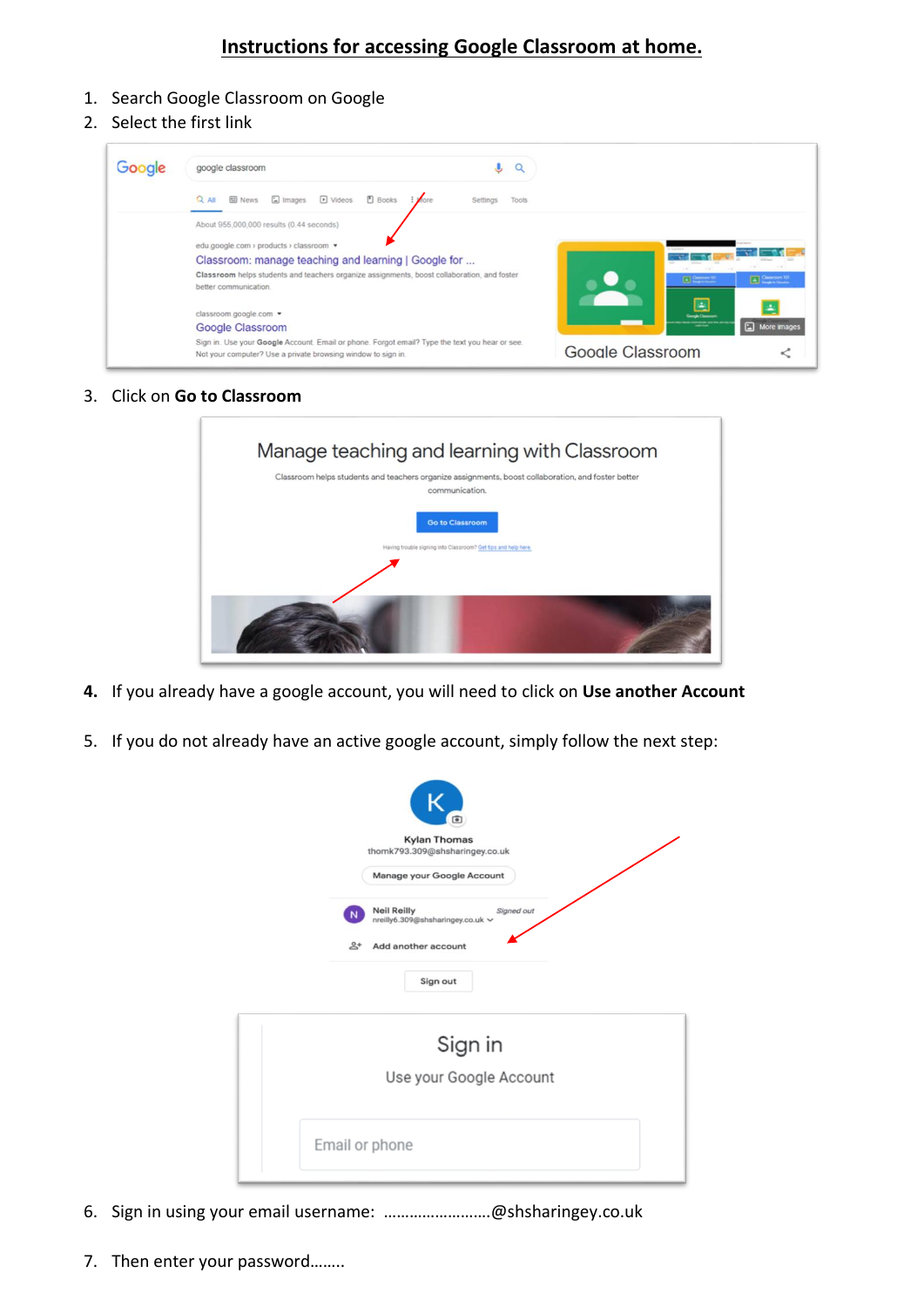You should then be able to see a page like this:

| Year 6                                 | 6L<br>Computing  |  |
|----------------------------------------|------------------|--|
| <b>Diksha Shah</b>                     | Lucy Braithwaite |  |
| Due today<br>Week 3 Homework - Science |                  |  |
|                                        |                  |  |

8. It may be that you have not joined your **year group** classroom. I this is the case, click on the + sign at the top left of the screen

| ≡ Google Classroom      |                     |                             | $+$ | $\mathop{\mathbb{H}}$ |
|-------------------------|---------------------|-----------------------------|-----|-----------------------|
| Year 4<br>Alex De Lange | 4A<br>Alex De Lange | 4A<br><b>Daniel Aylward</b> |     |                       |

You will then be asked to "Join a Class".

If you see this page asking to enter your class code, you've probably used your own Gmail account and need to go back and 'add another account'

| Join class                                                  |        |      |
|-------------------------------------------------------------|--------|------|
| Ask your teacher for the class code, then<br>enter it here. |        |      |
| <b>Class code</b>                                           |        |      |
|                                                             | Cancel | Join |

If you see this page asking to enter your class code, you've probably used your own Gmail account and need to go back and 'add another account'

9. Select the classroom which applies to you.

This will take you to your **Stream**. Here you will find all upcoming deadlines and the message wall. **Please note: Any messages put on Google Classroom should be appropriate in content and location.**